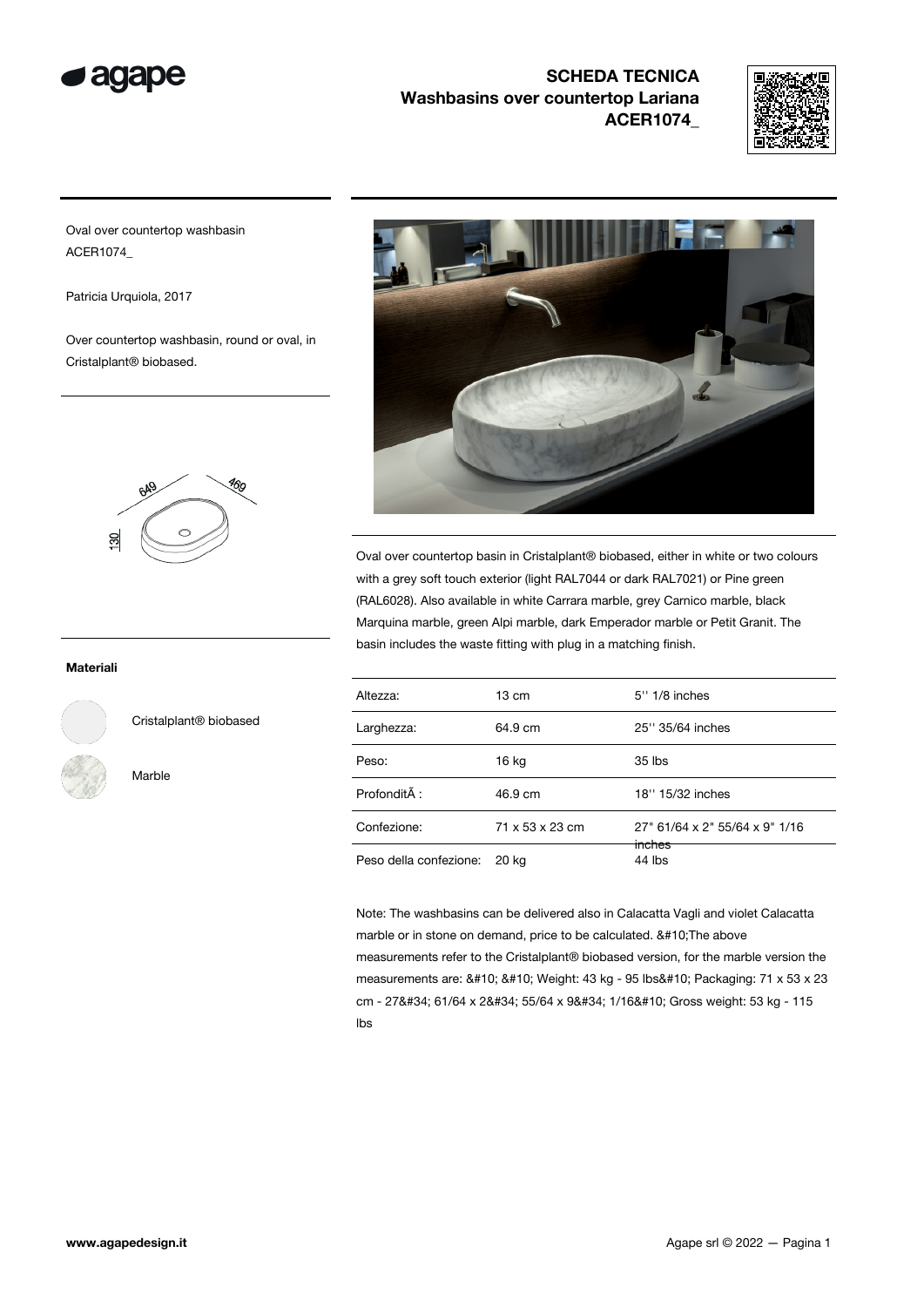



#### Main dimensions - Cristalplant® biobased



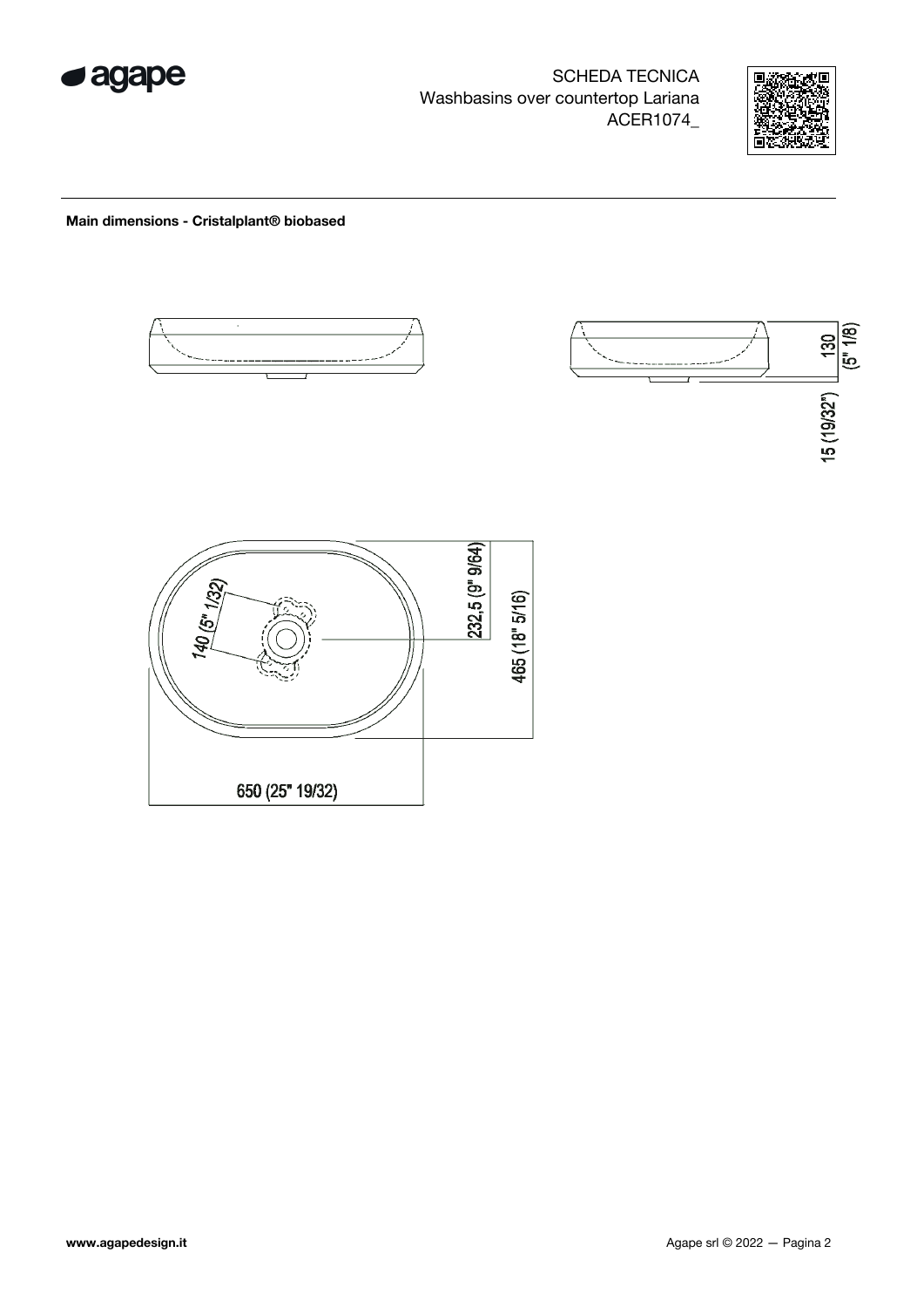



Main dimensions - marble





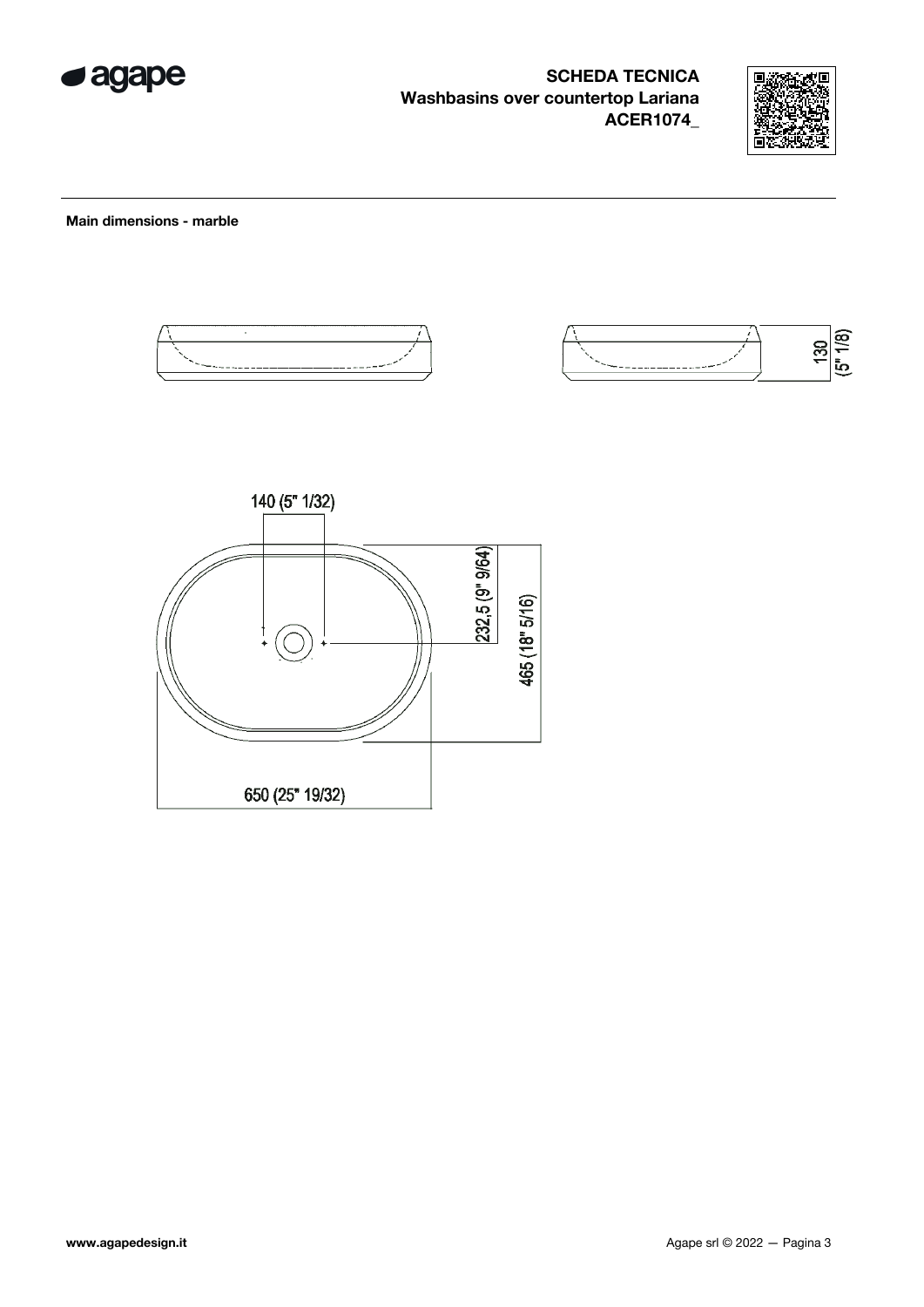



#### Installation notes: on self-bearing countertop



Scarico per sifone a bottiglia Drain for bottle trap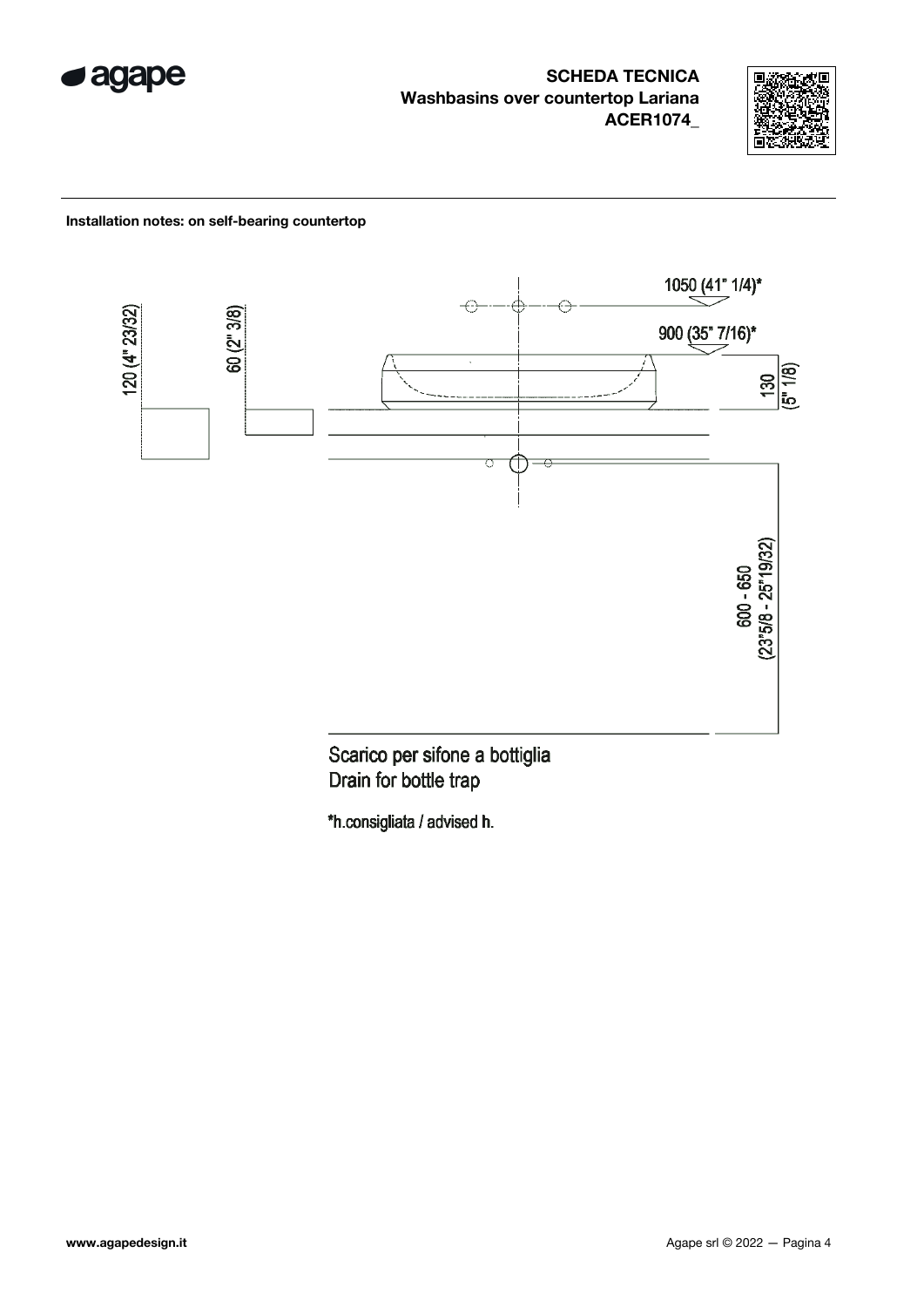



#### Installation notes: on self-bearing countertop



Scarico per sifone ad incasso Drain for concealed waste trap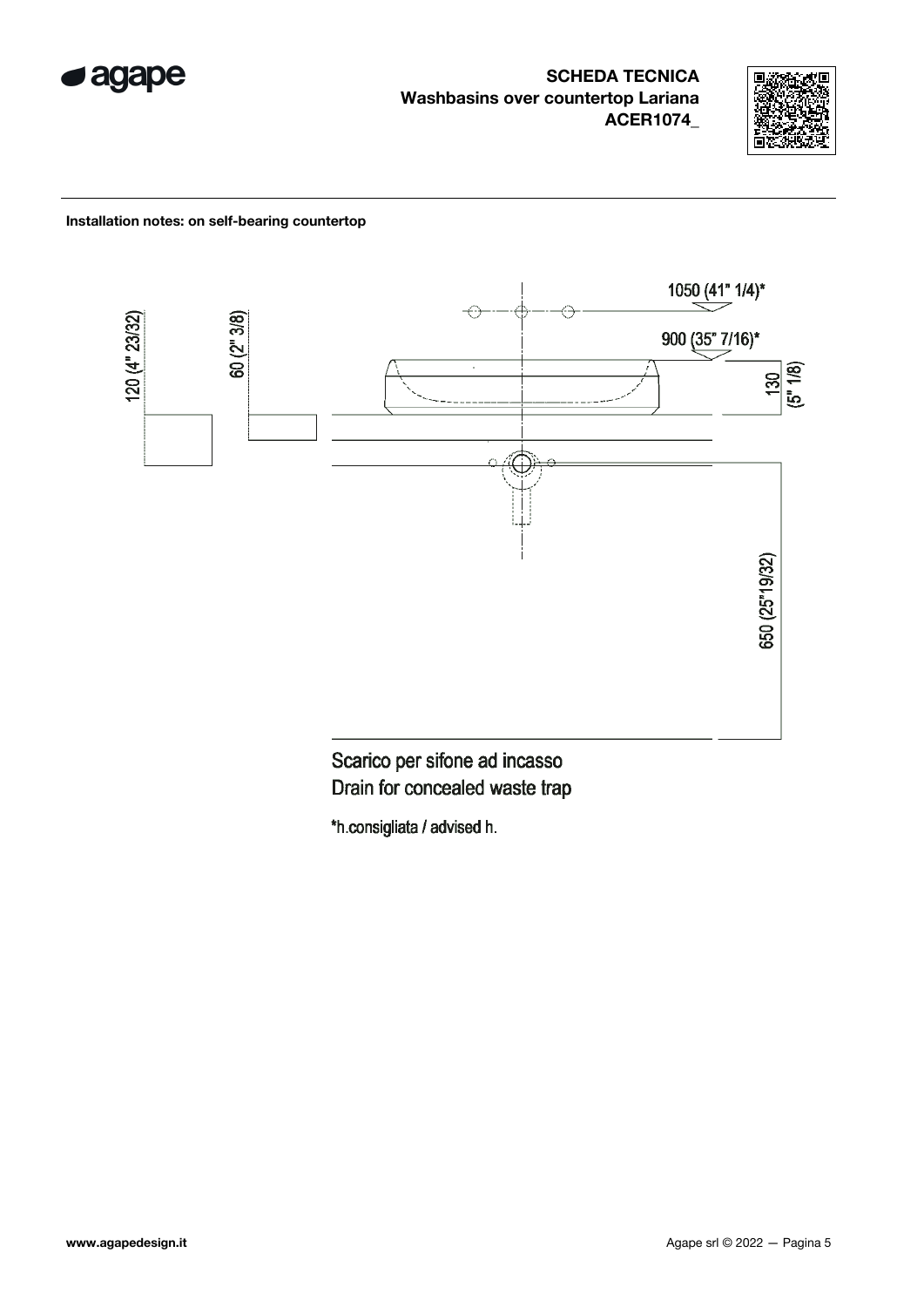



#### Installation notes: on countertop to be resede on cabinets



Scarico per sifone a bottiglia e ad incasso Drain for bottle trap and concealed waste trap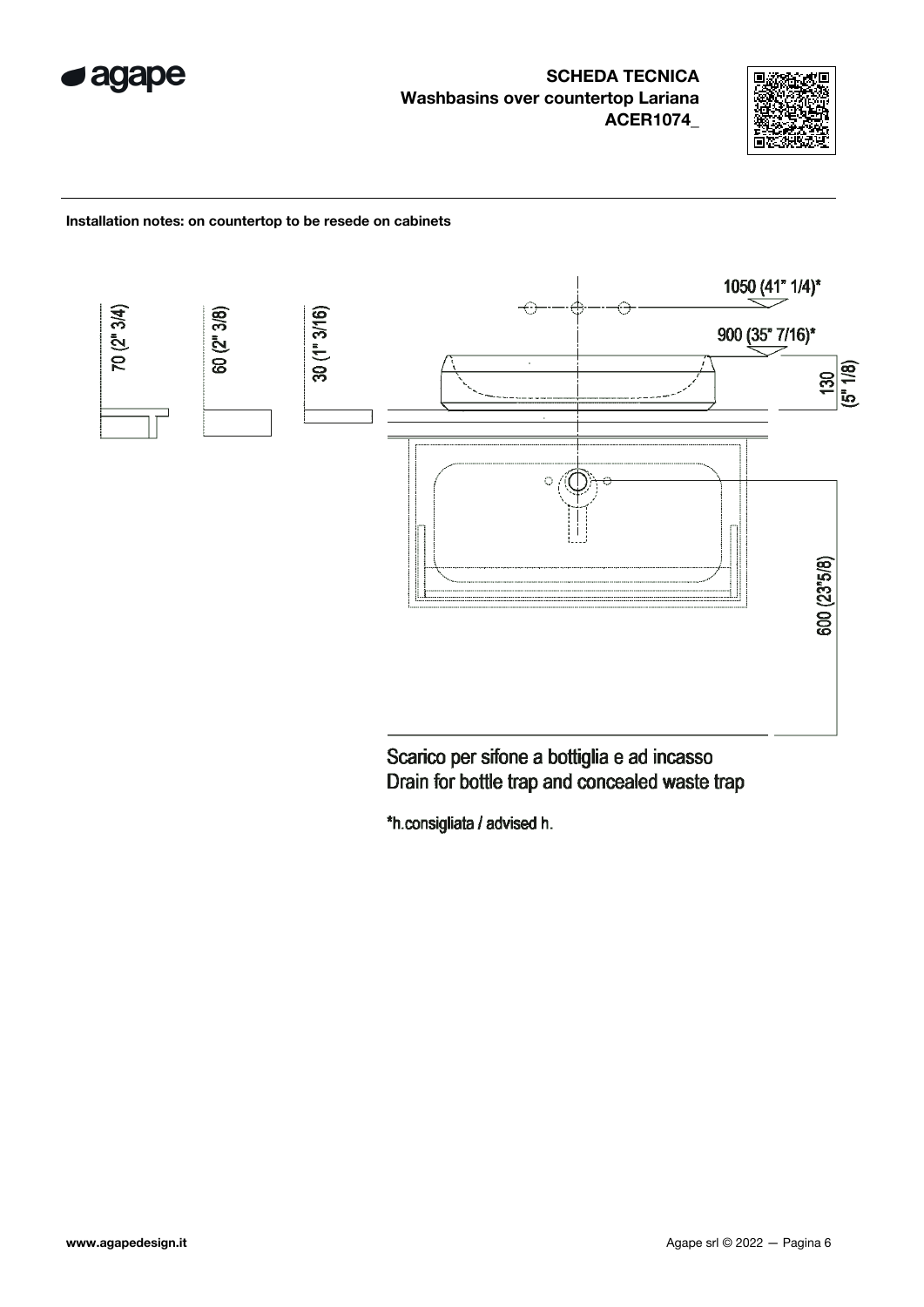



#### Installation notes: on casing H 40 cm Lato



# Scarico per sifone a bottiglia o ad incasso Drain for bottle trap or concealed waste trap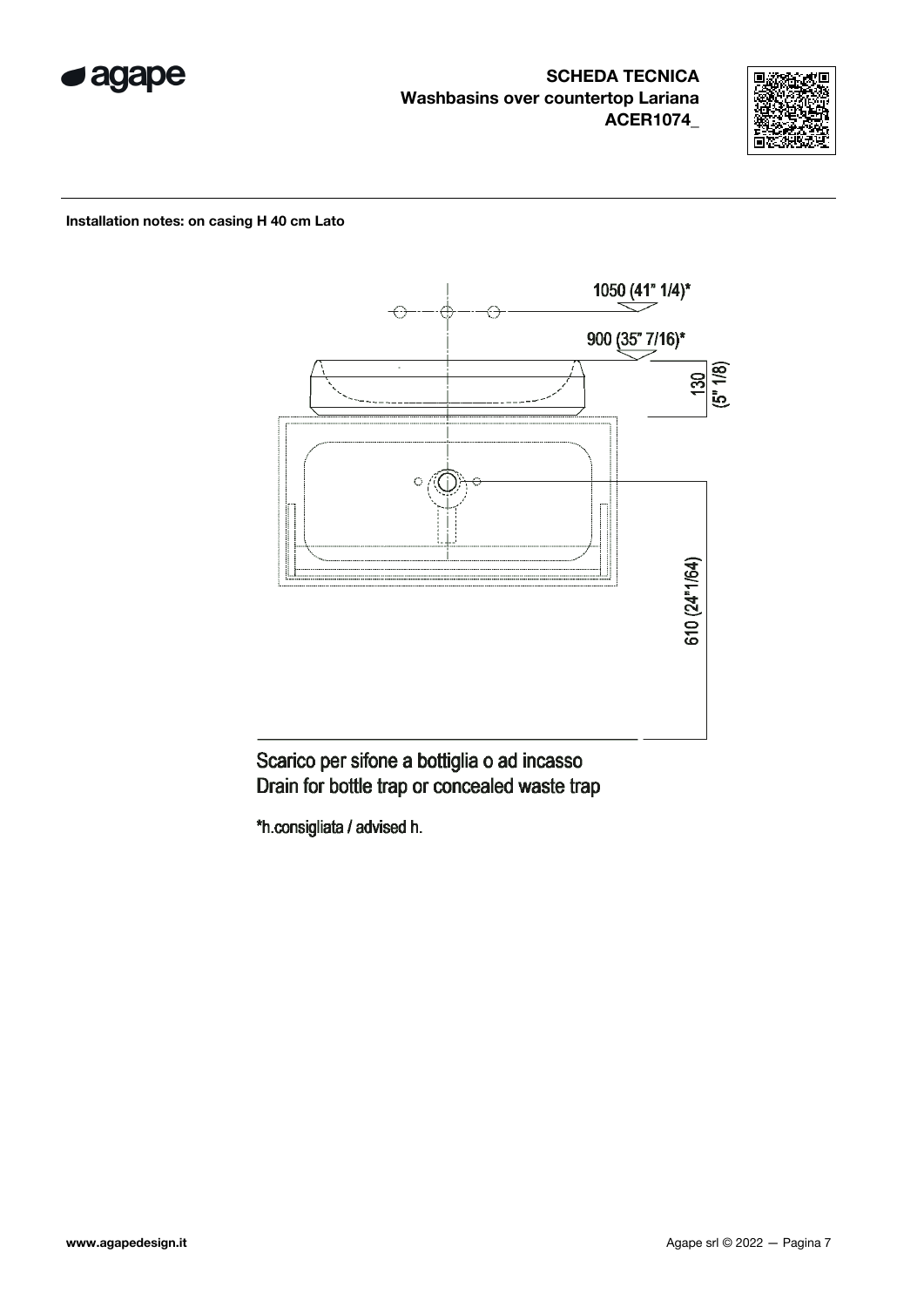



#### Installation notes: on casing H 20 cm Lato



Scarico per sifone a bottiglia Drain for bottle trap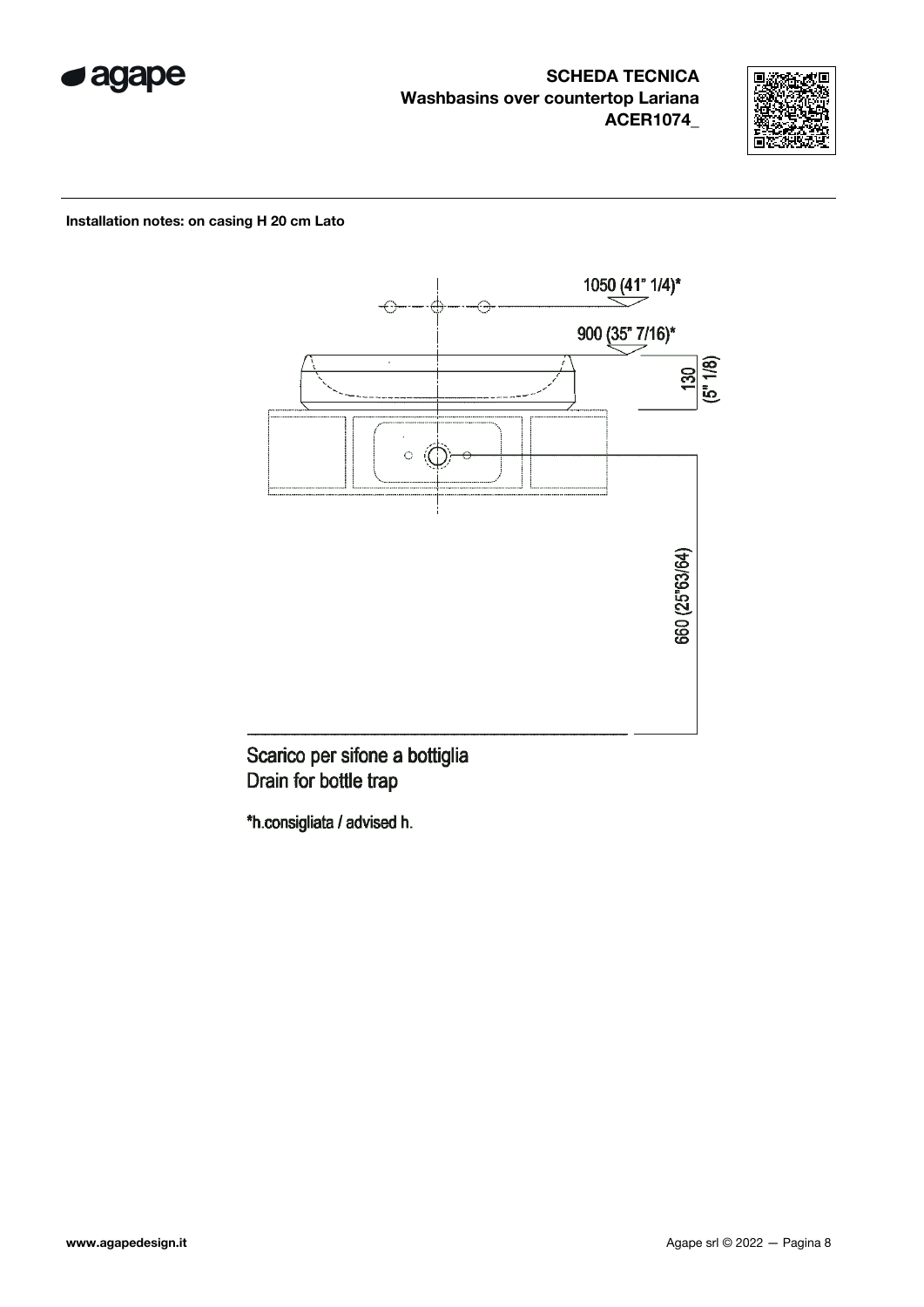



Holes for countertop washbasins and top mounted taps for top

### PIANO cm 50 / COUNTERTOP cm 50

Posizione standard per rubinetto su piano Standard position for top mounted tap



Posizione standard per rubinetto a parete Standard position for wall mounted tap

 $\frac{188}{(7°3/8)}$ 

 $\frac{325}{(12"51/64)}$ 

77 (8"1/32)

310<br>112 14)

Posizione speciale per rubinetto Sen a parete e Square con bocca curva Special position for wall mounted tap Sen and Square white curved spout

**NON NECESSARIA<br>NOT NECESSARY** 

 $\frac{500}{(19^{15}/8)}$